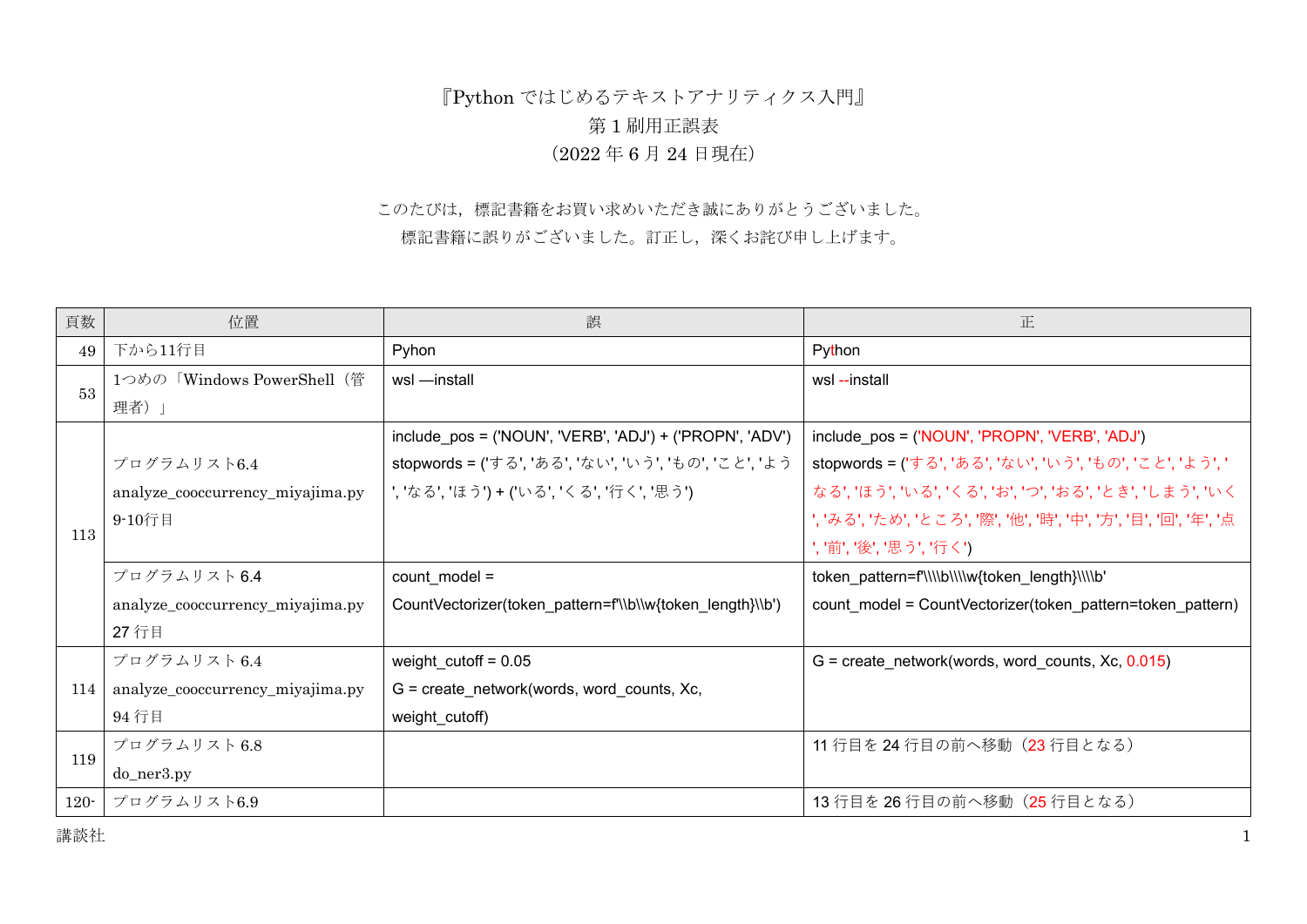| 121 | count_food1.py                    |                                                        |                                                                     |
|-----|-----------------------------------|--------------------------------------------------------|---------------------------------------------------------------------|
| 121 | プログラムリスト6.9                       | if ent.label_ == 'Dish' or ent.label_ == 'Food_other': | if ent.label_ $==$ 'Dish':                                          |
|     | count_food1.py                    |                                                        |                                                                     |
|     | 34行目                              |                                                        |                                                                     |
| 122 | プログラムリスト6.10                      |                                                        | 13 行目を 26 行目の前へ移動 (25 行目となる)                                        |
|     | count_food2.py                    |                                                        |                                                                     |
| 123 | プログラムリスト6.10                      | if ent.label_ == 'Dish' or ent.label_ == 'Food_other': | if ent.label $==$ 'Dish':                                           |
|     | count_food2.py                    |                                                        |                                                                     |
|     | 34行目                              |                                                        |                                                                     |
|     | プログラムリスト6.10                      | 揚げもみじ饅頭                                                | 揚げ紅葉饅頭                                                              |
| 123 | count_food2.py                    |                                                        |                                                                     |
|     | 43行目                              |                                                        |                                                                     |
|     |                                   | stopwords = ('する', 'ある', 'ない', 'いう', 'もの', 'こと', 'よう   | stopwords = ('する', 'ある', 'ない', 'いう', 'もの', 'こと', 'よう', '            |
|     | プログラムリスト 6.13                     | ', 'なる', 'ほう') + ('いる', 'くる', '行く', '思う')              | なる', 'ほう', 'いる', 'くる', 'お', 'つ', 'おる', 'とき', 'しまう', 'いく             |
|     | analyze_cooccurrency_themepark.py |                                                        | ','みる','やる','ため','ところ','際','他','時','中','方','回','目','                |
|     | 10行目                              |                                                        | 年', '月', '日', '分', '事', '等', '内', '間', '半', '頃', '前', '後', '今回', '入 |
|     |                                   |                                                        | る', '思う', '行う', '行く', '行ける', '行なう', '来る', '思う', '見る',               |
| 130 |                                   |                                                        | '見える','見れる','観る','訪れる')                                             |
|     |                                   | # 旅行の時期を指定 ここでは2014年度から2018年度と                         | # 旅行の時期が欠損している口コミを削除                                                |
|     |                                   | する                                                     | df = df.dropna(subset=['旅行の時期'])                                    |
|     |                                   | from_date = $pd.to\_datetime("2014-04")$               |                                                                     |
|     | プログラムリスト 6.13                     | to_date = $pd.to$ datetime("2019-03")                  | # 旅行の時期を年度に直し、「年度」という項目を追加                                          |
|     | analyze_cooccurrency_themepark.py | df = df[(df['旅行の時期'] >= from_date) & (df['旅行の時期']      | df['年度'] = df['旅行の時期'].apply(lambda x: x.year if x.month            |
|     | 16-19行目                           | $<=$ to _date)]                                        | $>= 4$ else x.year-1)                                               |
|     |                                   |                                                        |                                                                     |
|     |                                   |                                                        | #旅行の時期を指定                                                           |
|     |                                   |                                                        | df = df[(df['年度'] >= 2014) & (df['年度'] <= 2018)]                    |